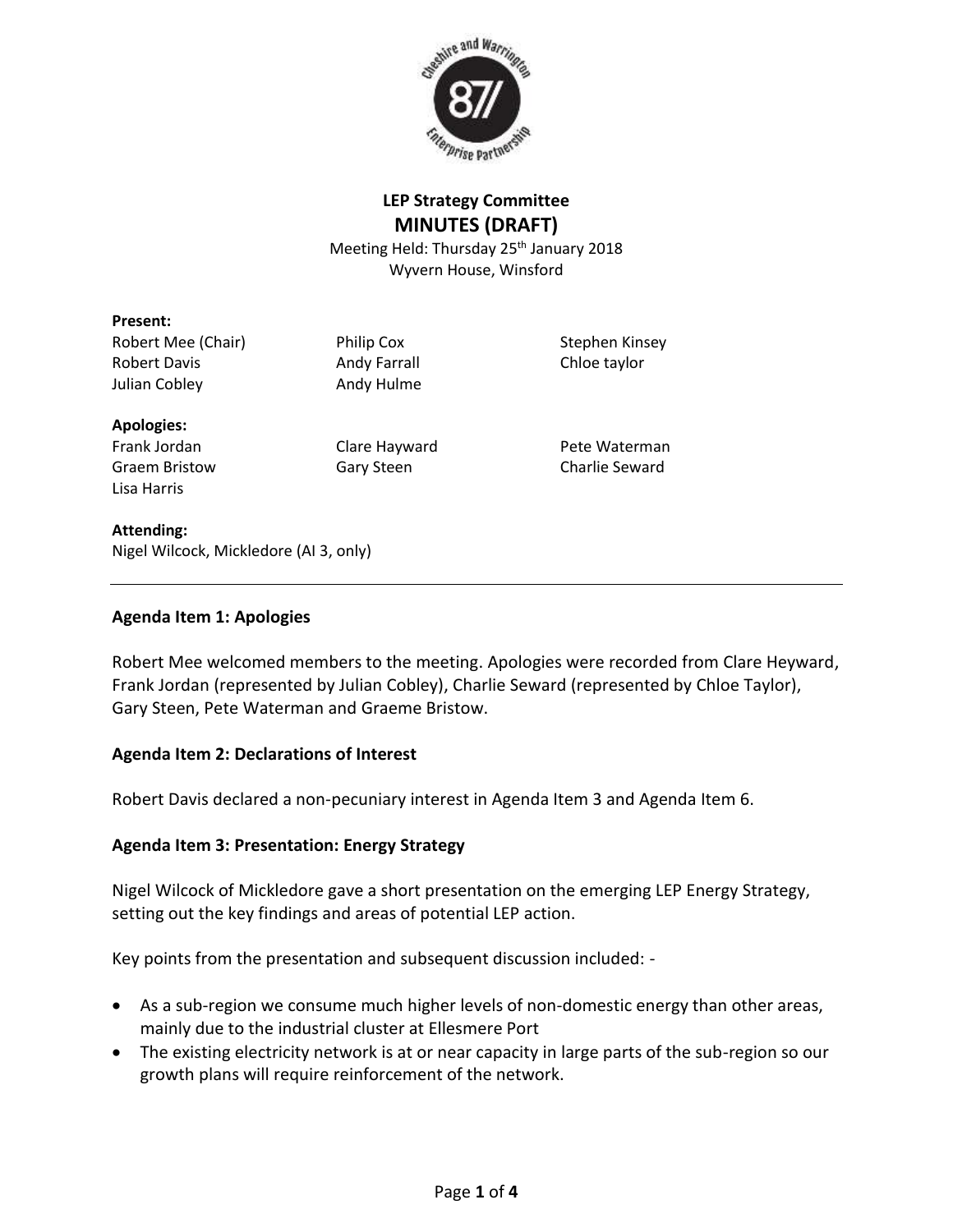- Current challenges to carbon reduction tend to be commercial rather than technological. As such there may be a role for the LEP / Local Authorities to help de-risk low carbon investment or act as a first mover in terms of some of the infrastructure.
- There are risks to the long-term stability of the nuclear cluster in Cheshire and Warrington
- Mickledore has identified four key areas which the LEP could influence:
	- o Heat and energy efficiency
	- o EV infrastructure
	- o Localised power generation
	- o Grid
- There is a significant number of households (particularly in southern parts of Cheshire East and Cheshire West) that are off the gas grid. This presents particular challenges – and opportunities – for carbon reduction.
- The thinking on the Cheshire and Warrington Low Carbon Innovation Fund was outlined.

Andy Hulme confirmed that the group Steering the study would be meeting in the next two weeks to provide feedback on the draft with a view to completing the Mickeldore report by mid-to-late February. A short summary document including the action plan would be developed for publication by the end of March.

The Committee thanked Nigel for his presentation and expressed support for the key findings he outlined. It was noted that the recommendations relating to planning regulations being used as a driver for faster adoption of low carbon technologies need to be understood quickly so that they can be incorporated (if appropriate) into emerging Local Plans and Local plan reviews.

# *Action: Andy Hulme to forward the draft report to the local authority Executive Place / Development Directors for review.*

### **Agenda Item 4: Minutes of Previous Meeting and Matters Arising**

The Minutes of the meeting held on  $12<sup>th</sup>$  December 2017 were approved.

The matters arising were covered under the agenda with the exception of: -

*AI 3 Quality of Place:* It was noted that a presentation was being arranged for the full LEP Board in February.

*AI 6 Business Growth Hub*: Philip Cox confirmed that the LEP has received notification from BEIS that funding for the Business Growth Hub will continue for a further two years and at current levels.

*AI 7 National Policy Announcements*: following a brief discussion on the challenges of pulling together the proposed Infrastructure Group, it was agreed that an outline proposal would be developed setting out how various strands of strategic-level infrastructure thinking could be pulled together into a workable structure.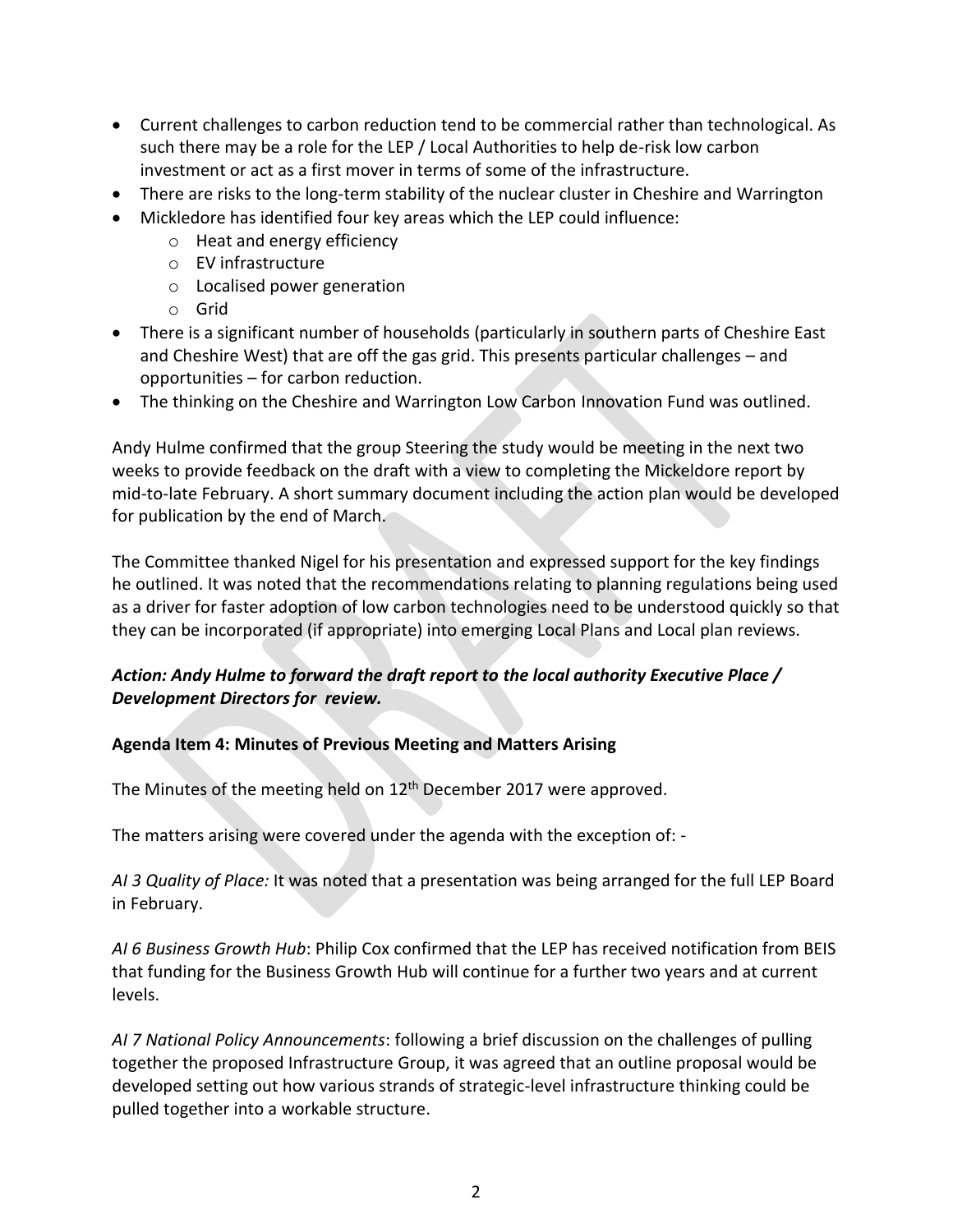## *Action: LEP Executive to work with Sub Regional Directors to develop a proposal on strategic infrastructure oversight*

### **Agenda Item 5: Open Meetings / 2018 Meeting Schedule**

The contents of the report were noted.

The Committee discussed its commitment to demonstrate transparency in its discussions and decision making. The proposed meeting schedule for 2018 was agreed and the Committee opted to treat all of its meetings as open to the public. Any sensitive or commercially confidential issues would be dealt with via the use of Part I and Part II agendas (the latter being confidential and closed to the public).

### *Action: Dates of Strategy Committee meetings to be made available on the LEP website.*

### **Agenda Item 6: Strategy Work Programme**

The contents of the report were noted, including the current position in regard to the development of the supporting delivery plans to the SEP.

Andy Hulme confirmed that a 'light touch' review of the SEP would be undertaken in February to ensure that it remained factually correct and to reflect any changes (such as the change of name from HCA to Homes England).

There was a discussion over the potential areas of activity for the 2018/19 work programme. The Strategy Committee was supportive of the broad areas of activity set out in the report, in particular the proposal to develop appropriate KPIs / management information to support the delivery of the sub-regional prospectus. It was noted that the accelerated rate of growth experienced in 2016 could make the infrastructure activity more pressing.

### **Agenda Item 7: Growing Places Fund**

This item was carried forward to the February meeting.

### **Agenda Item 8: Ellesmere Port Sub Station Negotiation position**

Due to a delay in receiving relevant information from the LEP's legal advisors, this item was carried forward to the February meeting.

### **Agenda Item 9: National Policy Announcements**

The following items were noted: -